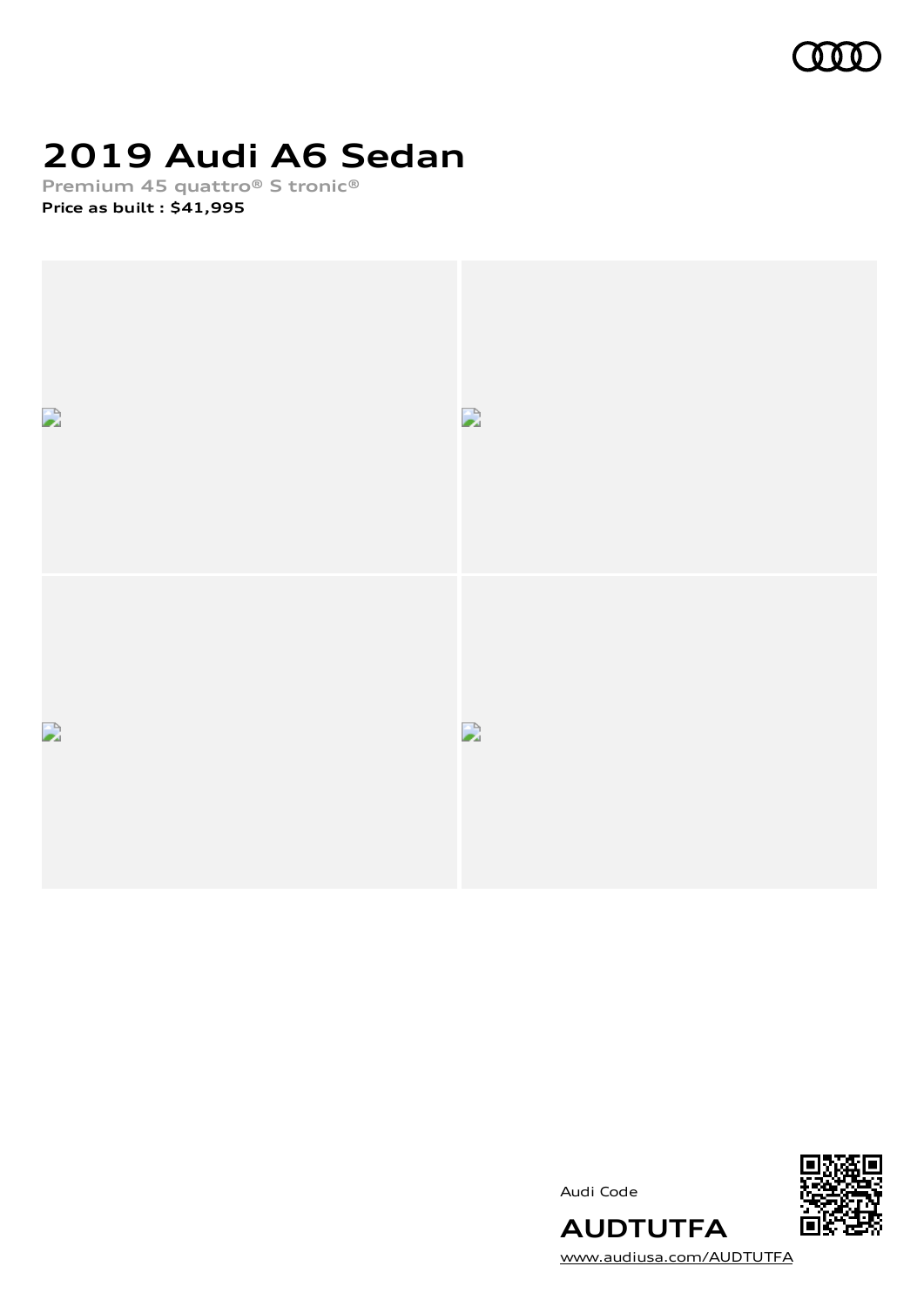## **Summary**

#### **Audi 2019 Audi A6 Sedan** Premium 45 quattro® S tronic®

**Price as buil[t](#page-9-0)** \$41,995

#### **Exterior colour**

Mythos Black metallic

### $\overline{\phantom{a}}$

#### **Further Information**

|                 | N٥           |
|-----------------|--------------|
| Mileage         | 25,371 miles |
| Type of vehicle | Used car     |

**Warranty**

#### **Interior colour**

| Seats     | Black with Rock Gray cross stitching |
|-----------|--------------------------------------|
| Dashboard | Black                                |
| Carpet    | Black                                |
| Headliner | Lunar Silver                         |

#### **Audi Code** AUDTUTFA

**Your configuration on www.audiusa.com** [www.audiusa.com/AUDTUTFA](https://www.audiusa.com/AUDTUTFA)

**Commission number** bcc9e3140a0e09a92577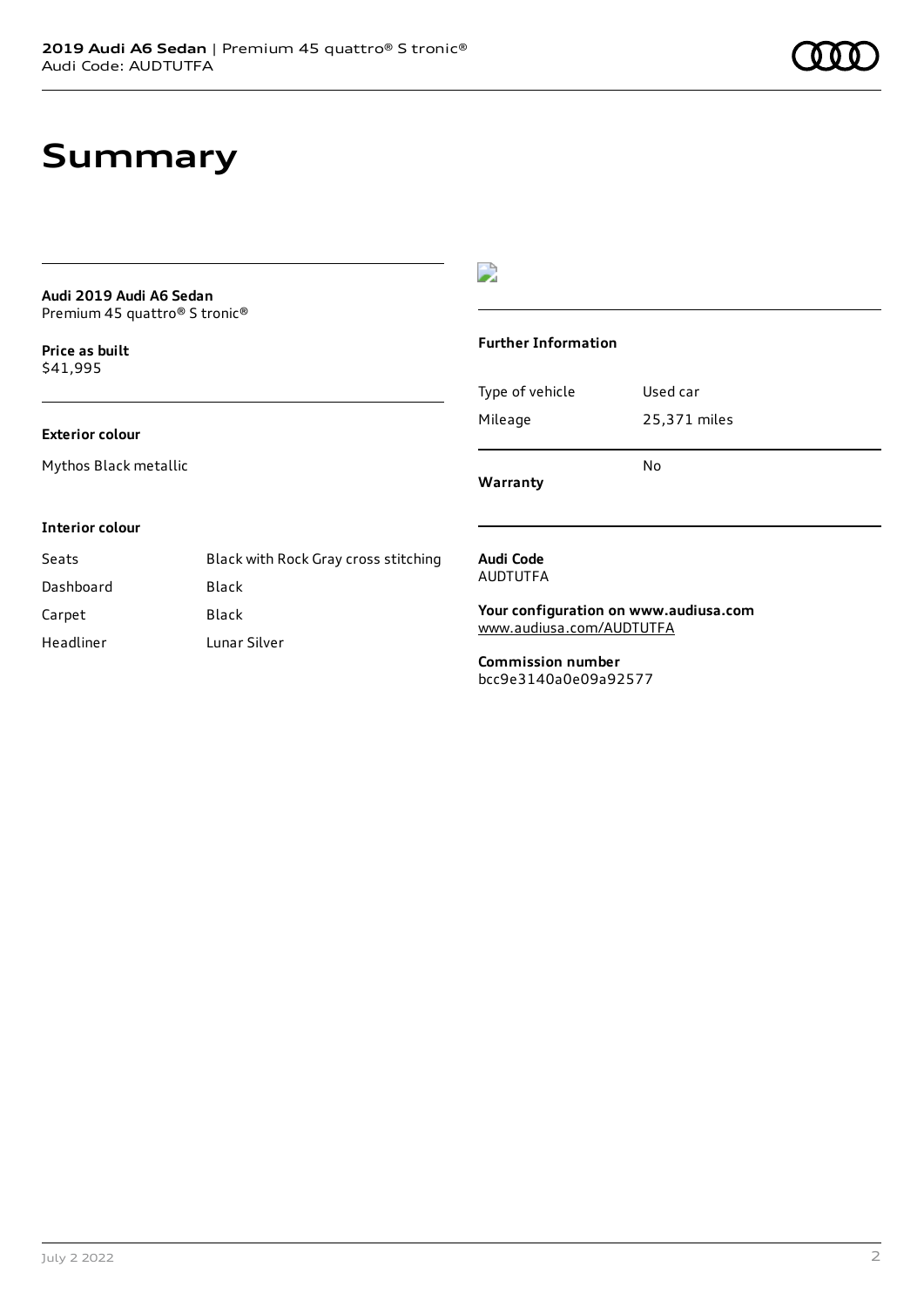# **Equipment**

Mythos Black metallic

Audi advanced key

Sport package

Power-adjustable, power-folding, auto-dimming, heated exterior side mirrors with memory

Sport suspension

20" 5-V-spoke bi-color design wheels with 255/40 allseason tires

Convenience package

Fine Grain Ash Natural Brown Wood inlays

Audi pre sense® rear

Audi side assist





### **(1/2)**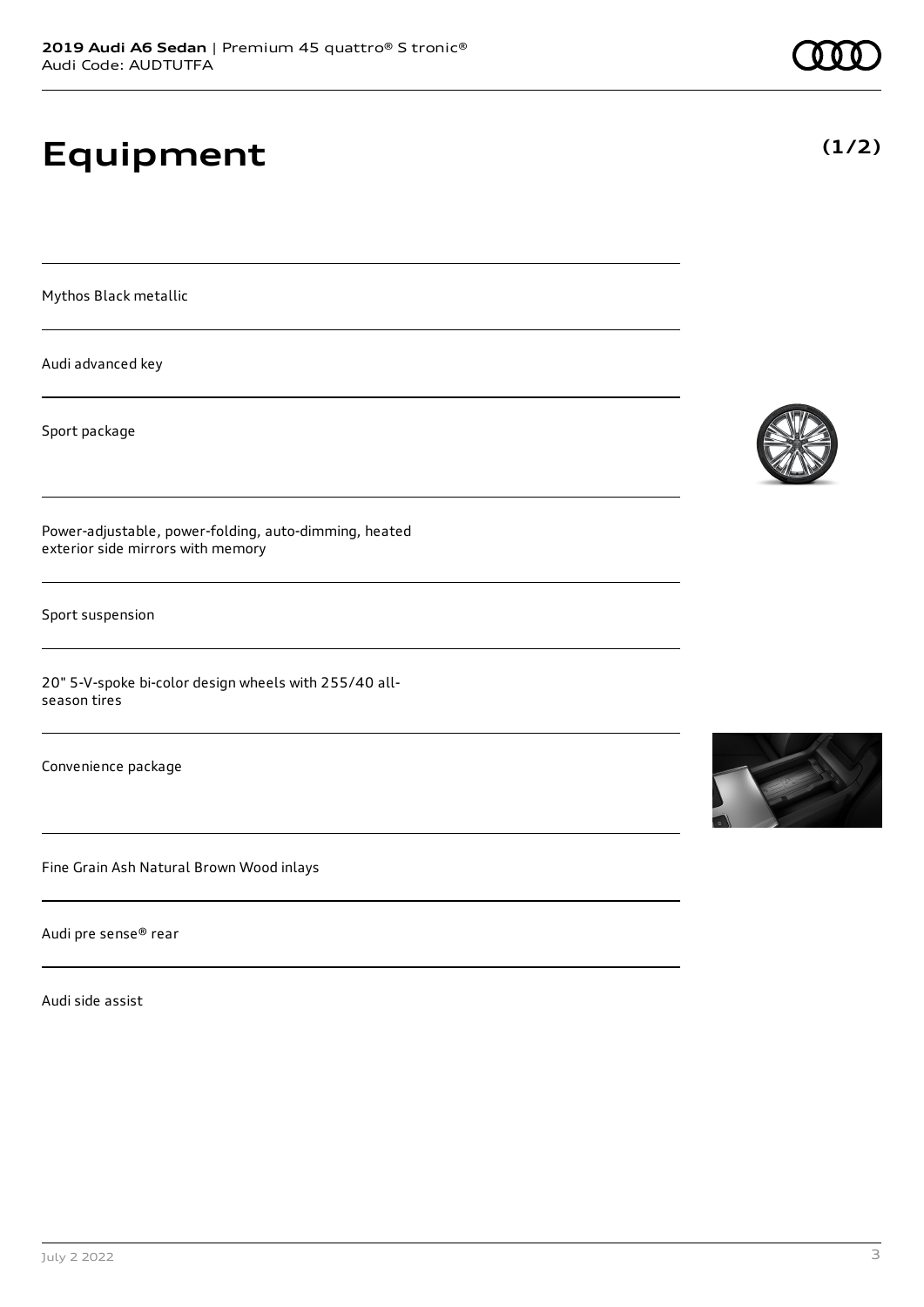# **Equipment**

Audi phone box





**(2/2)**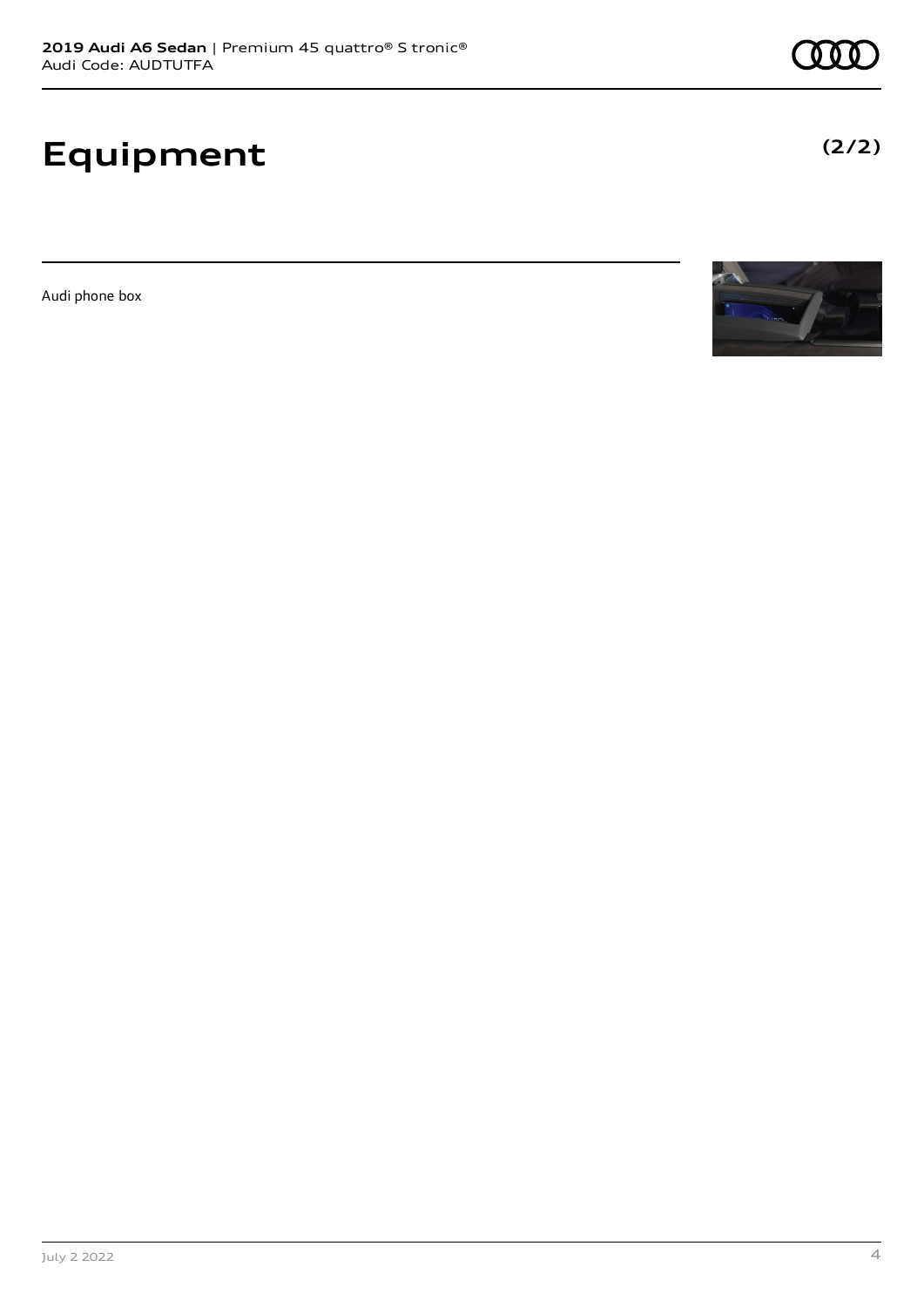## **Standard features**

#### **Safety and Security**

| 4UH             | Driver and front passenger airbags incl. knee<br>airbags                          |
|-----------------|-----------------------------------------------------------------------------------|
| 8T <sub>2</sub> | Cruise control with coast, resume and<br>accelerate features                      |
| VC <sub>2</sub> | Garage door opener (Homelink®)                                                    |
| 6Y <sub>2</sub> | Top speed electronically limited to 130 mph                                       |
| QZ7             | Electromechanical power steering                                                  |
| 7K <sub>6</sub> | Tire-pressure monitoring system                                                   |
| 4X3             | Head/thorax side airbags                                                          |
| 3B7             | ISOFIX child seat mounting and Top Tether<br>anchorage point for outer rear seats |
|                 |                                                                                   |

#### **Exterior**

| 0P <sub>0</sub> | Dual exhaust outlets                     |
|-----------------|------------------------------------------|
| 1S1             | Vehicle tool kit and vehicle jack        |
| 0N1             | Standard rear axle                       |
| 81T             | <b>Full LED headlights</b>               |
| 8SP             | LED taillights with dynamic turn signals |
| 4KC             | Heat-insulating glass                    |
| 47B             | Aluminum trim around exterior windows    |
|                 |                                          |

#### **Interior**

| QE1 | Storage package                       |
|-----|---------------------------------------|
| 3FB | Panoramic sunroof                     |
| 7M1 | Aluminum door sill inlays             |
| 6N) | Cloth headliner                       |
| KH5 | Three-zone automatic air conditioning |

### **Interior** 4L7 Auto-dimming interior rear view mirror with digital compass QQ1 LED interior lighting package 2C7 Electric steering wheel adjustment 7HB Leather package 6E2 Center front armrest 7F9 Leather-wrapped gear selector 4E2 Electric tailgate/trunk lid release from inside

- 5XF Dual front sun visors with lighted vanity mirrors 3NT Split folding 40:20:40 rear seatbacks N4M Leather seating surfaces
- 4A3 Heated front seats

#### **Infotainment and Driver Assistance**

| 6K8             | Audi pre sense <sup>®</sup> front                                                            |
|-----------------|----------------------------------------------------------------------------------------------|
| 2H1             | Audi drive select                                                                            |
| IT <sub>3</sub> | Audi connect CARE, PRIME & PLUS (limited<br>time subscription)                               |
| IU1             | Audi smartphone interface                                                                    |
| IW3             | Audi connect <sup>®</sup> emergency and service call                                         |
| 7X2             | Parking system plus                                                                          |
| UF8             | USB Audi music interface with Audi<br>smartphone interface (Android Auto & Apple<br>CarPlay) |
| KA <sub>2</sub> | Rearview camera                                                                              |
| 8G1             | High beam assistant                                                                          |
| 9VD             | Audi sound system                                                                            |
| 9S7             | Color driver information system                                                              |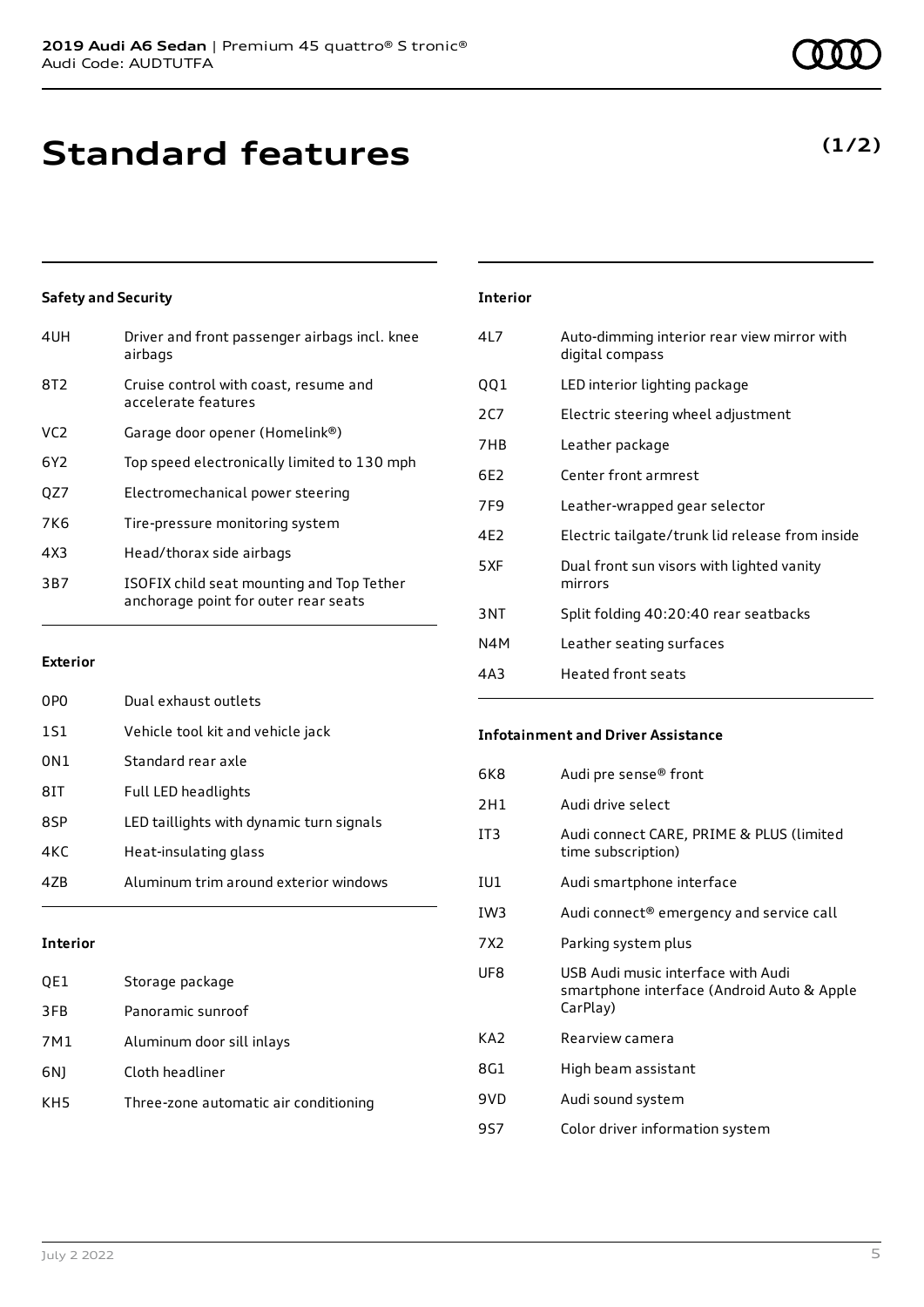**(2/2)**

## **Standard features**

#### **Infotainment and Driver Assistance**

- 7UG MMI® Navigation plus with Audi connect
- EL3 Audi connect® with online services
- I8V MMI radio 8.8" screen size
- 6I3 Lane departure warning
- QV3 SiriusXM® Satellite Radio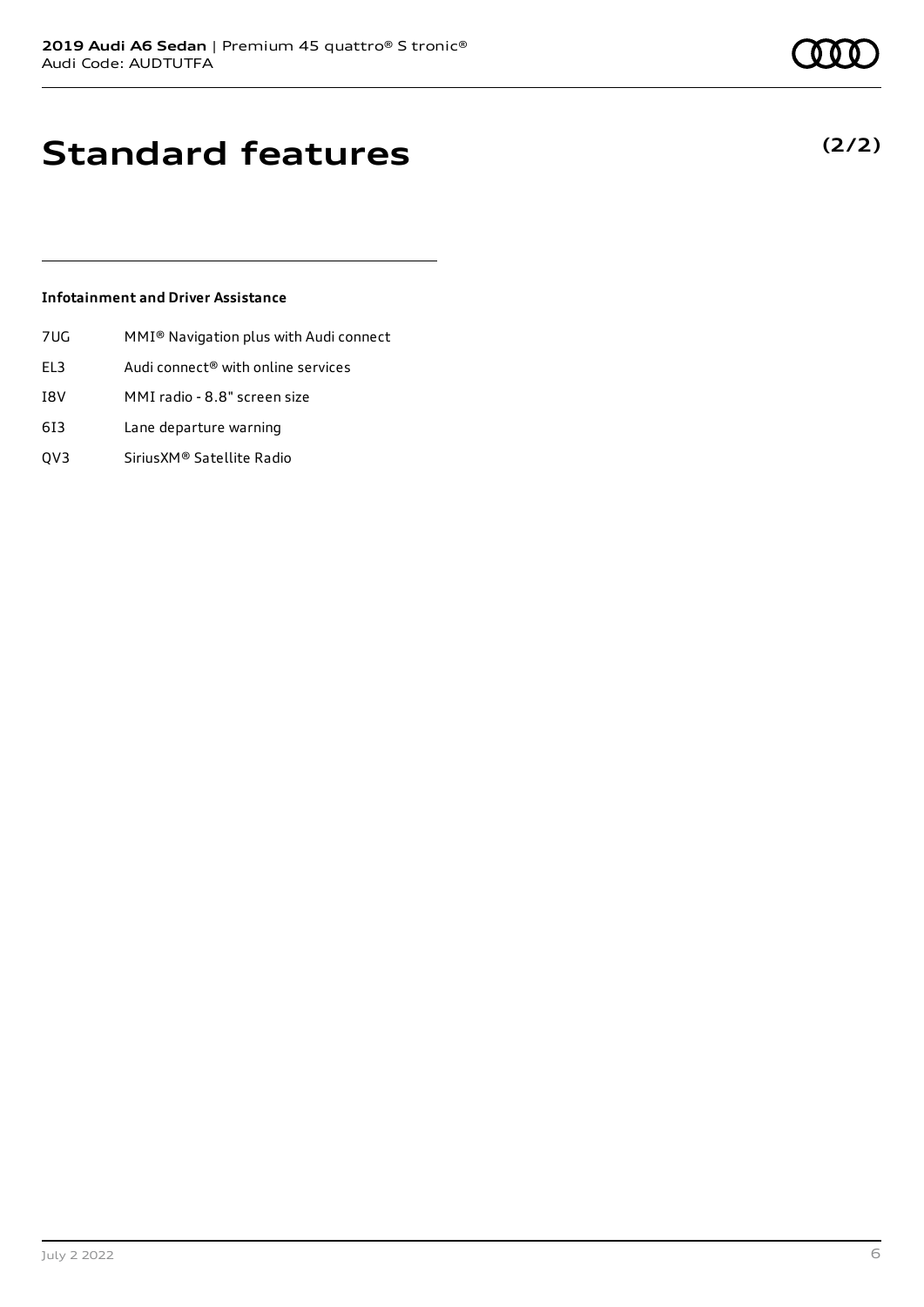## **Dealer remarks**

Jim Ellis Certified 2019 Audi A6 45 Premium quattro configured in a classic Mythos Black Metallic over Black leather interior. This A6 has passed our Jim Ellis safety inspection and offers a luxurious German sport sedan. Options include navigation, backup camera, parking system plus, Audi Side Assist, Audi Pre Sense, Bluetooth with Carplay, pano roof, heated seats, 20 inch wheels, sport package.

\*quattro

- \*20" Sport Package
- \*Audi Advanced Key
- \*Audi Phone Box w/Wireless Charging
- \*Audi Side Assist w/Pre Sense Rear
- \*Audi smartphone interface (Apple CarPlay/Android Auto)
- \*Auto tilt-away steering wheel
- \*Auto-dimming Rear-View mirror
- \*Brake assist
- \*Convenience Package
- \*Emergency communication system: Audi connect CARE
- \*Exterior Parking Camera Rear
- \*Garage door transmitter: HomeLink
- \*Heated Auto-Dimming Power-Folding Exterior Mirrors
- \*Heated Front Seats
- \*Memory seat
- \*Power moonroof
- \*Radio: Audi MMI Navigation w/MMI Touch Response
- \*Rain sensing wipers
- \*Sport Suspension (20mm Drop)
- \*Wheels: 20" 5-V-Spoke Bi-Color
- \*24/32 City/Highway MPG

Our inventory moves extremely quickly. PLEASE BE SURE TO SECURE YOUR APPOINTMENT. All vehicles are subject to sale at any time. As a courtesy to our clients, a partial payment and signed agreement will secure an appropriate window of time to allow for travel to inspect and accept the vehicle.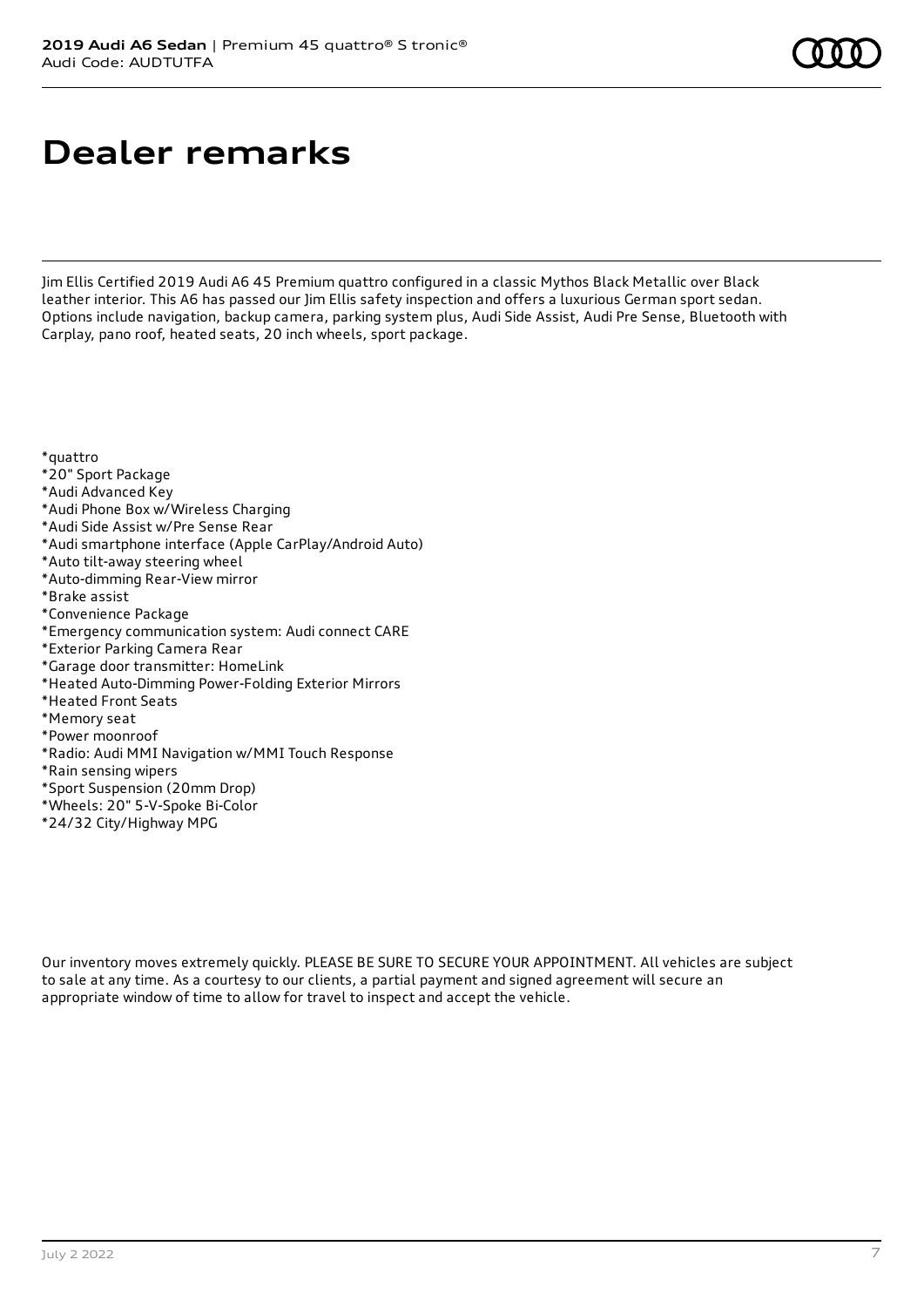## **Technical Specifications**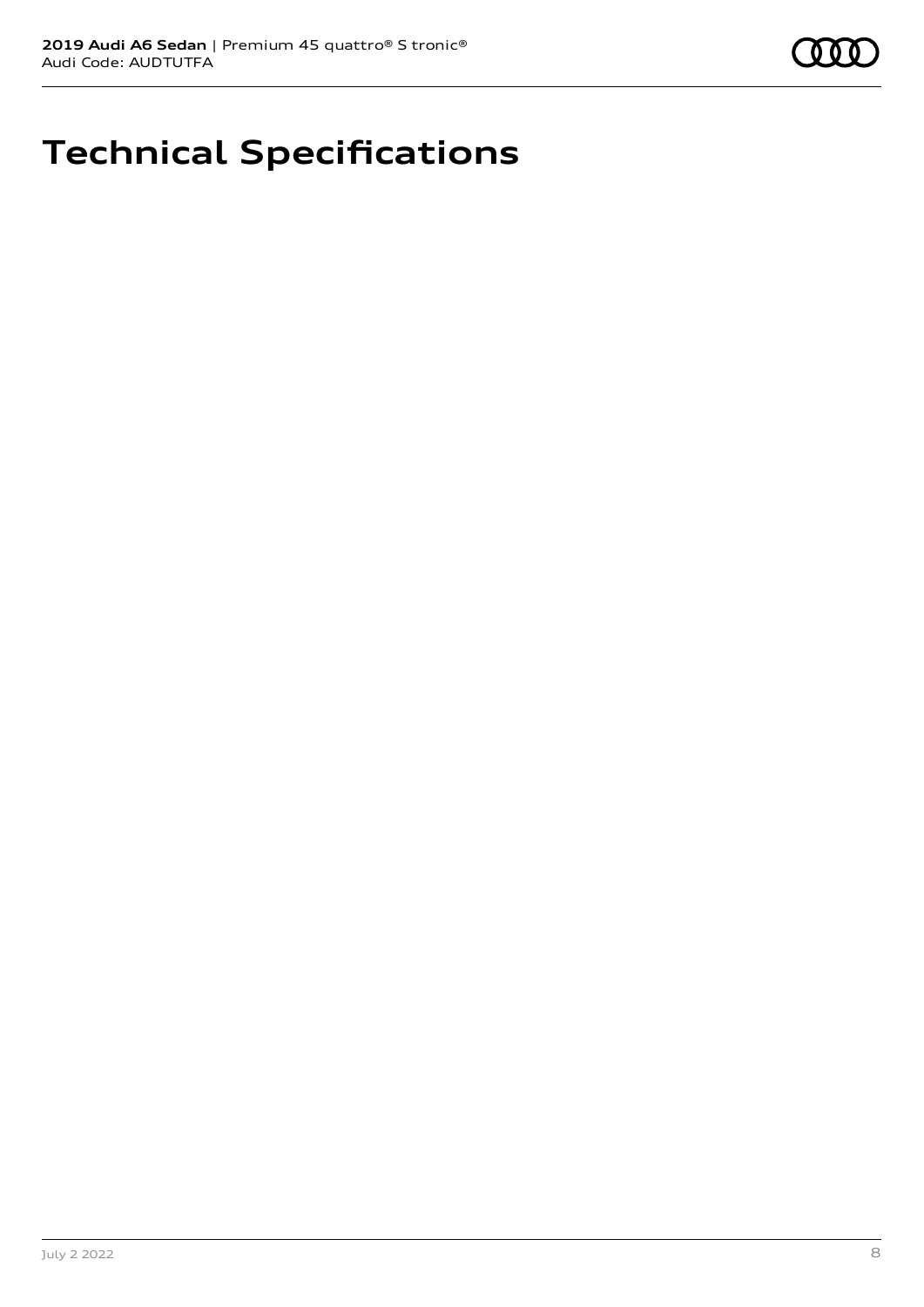

### **Contact**

Dealer **Audi Atlanta**

5805 Peachtree Blvd. 30341 Atlanta **GA** 

Phone: +17704548200 FAX: 7704543327

www: [https://www.audiatlanta.com](https://www.audiatlanta.com/)